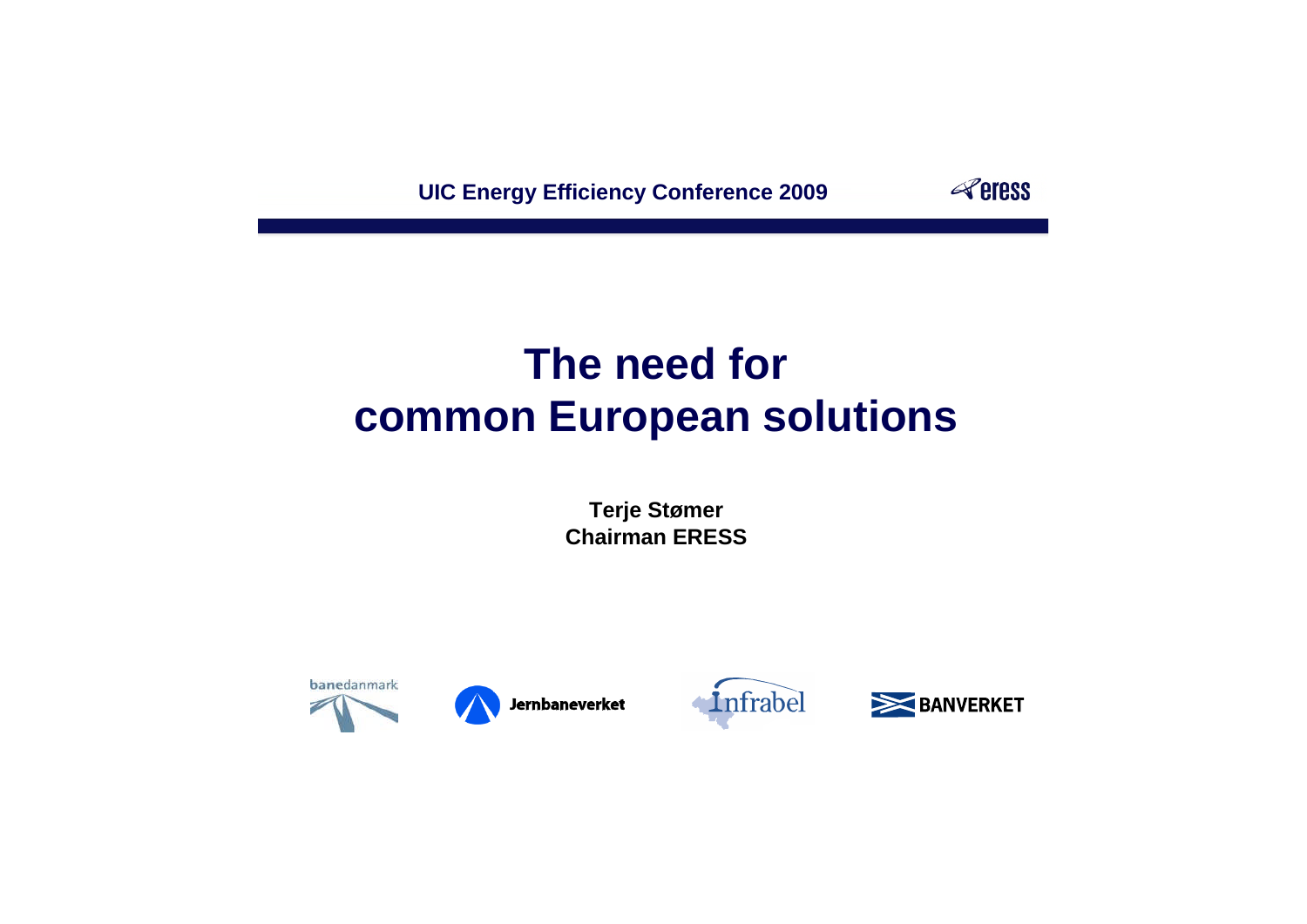

- to develop a sustainable railway that complies with the future environmental requirements
- to remove any national or international barriers or obstacles that prevents the development of a interoperable, modern and more competitive railway
- to develop common systems that can be used for common purposes in the railways all over Europe and across all borders

### **Peress**

#### **UIC Energy Efficiency Conference 2009**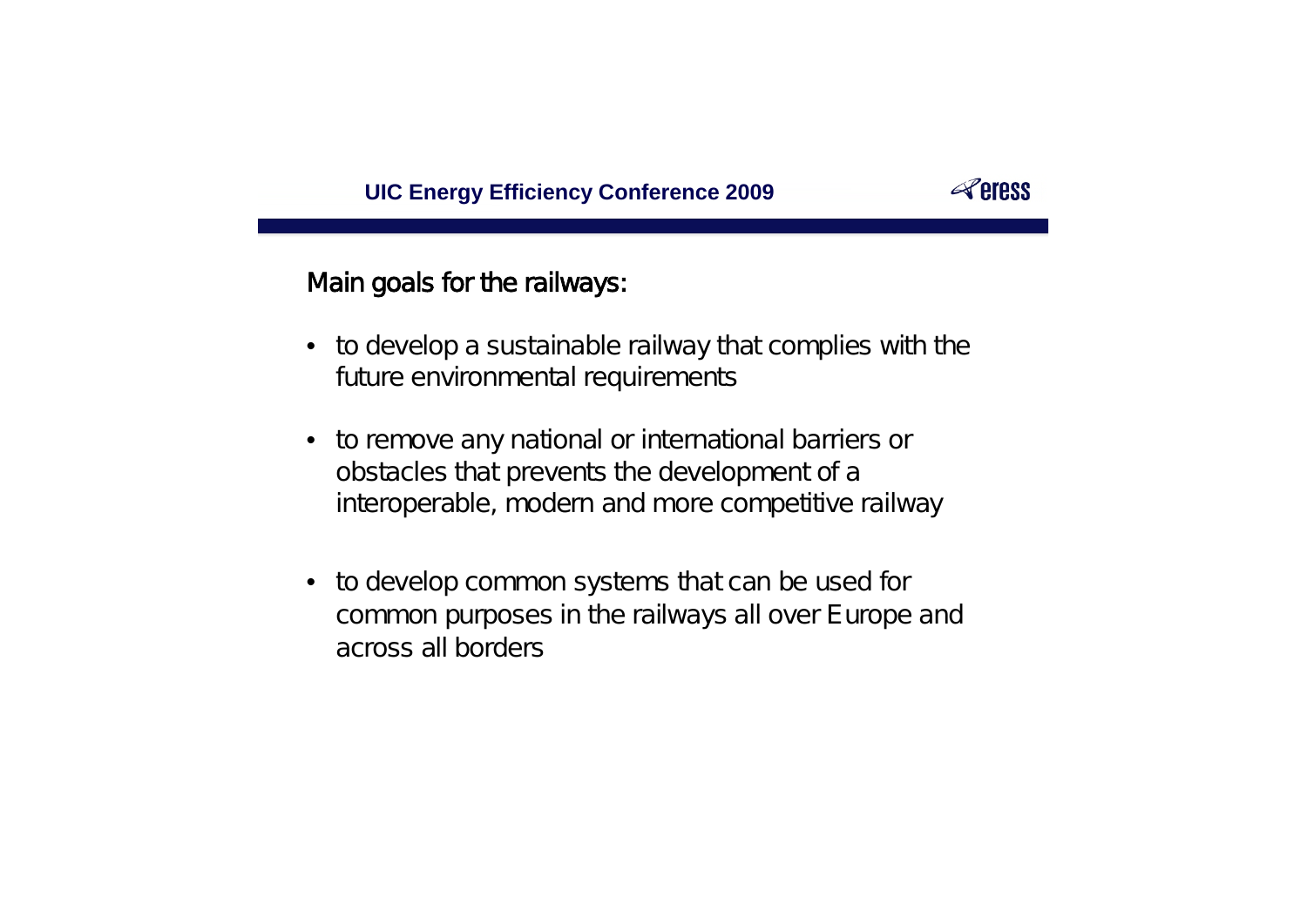#### Common systems because:

- we have to manage the energy consumption, both for domestic and cross border traffic. For this we need efficient and accurate systems for common use
- we have to prepare the ground so the railway undertakings can analyse the energy consumption and save energy and cost
- the railway undertakings will sooner or later buy their energy on the energy market directly! For this we need common and accurate systems to exchange data for consumption and position between infrastructure managers and relevant energy market players

#### **Peress**

#### **UIC Energy Efficiency Conference 2009**

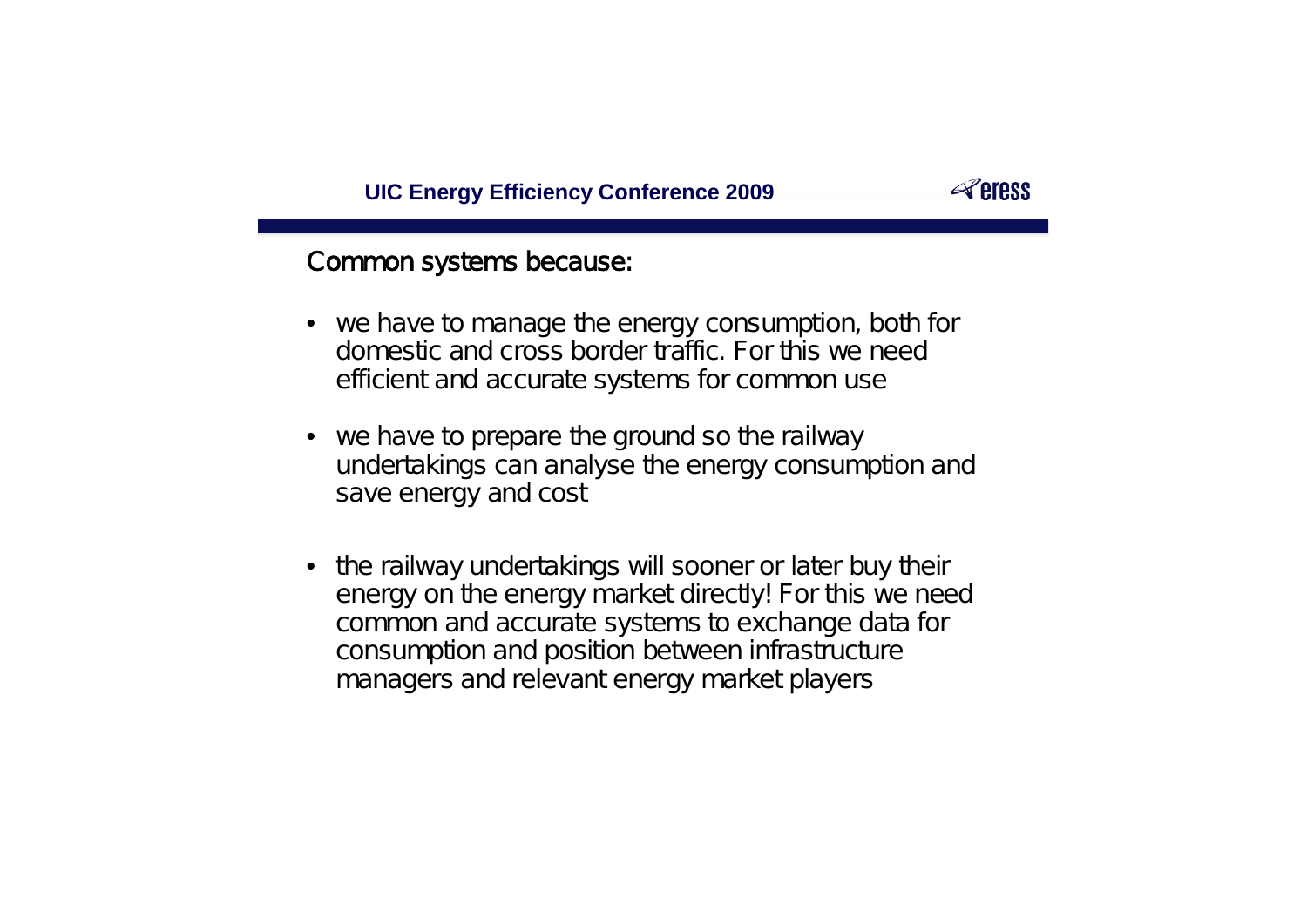- The Railways have to be developed across borders
- Common interests have to be prioritised above national interest
- The ERESS is developed to meet these future needs for handling energy and any infrastructure manager is invited to join the ERESS on equal terms!

### **Peress**

#### **UIC Energy Efficiency Conference 2009**



#### **Summary**